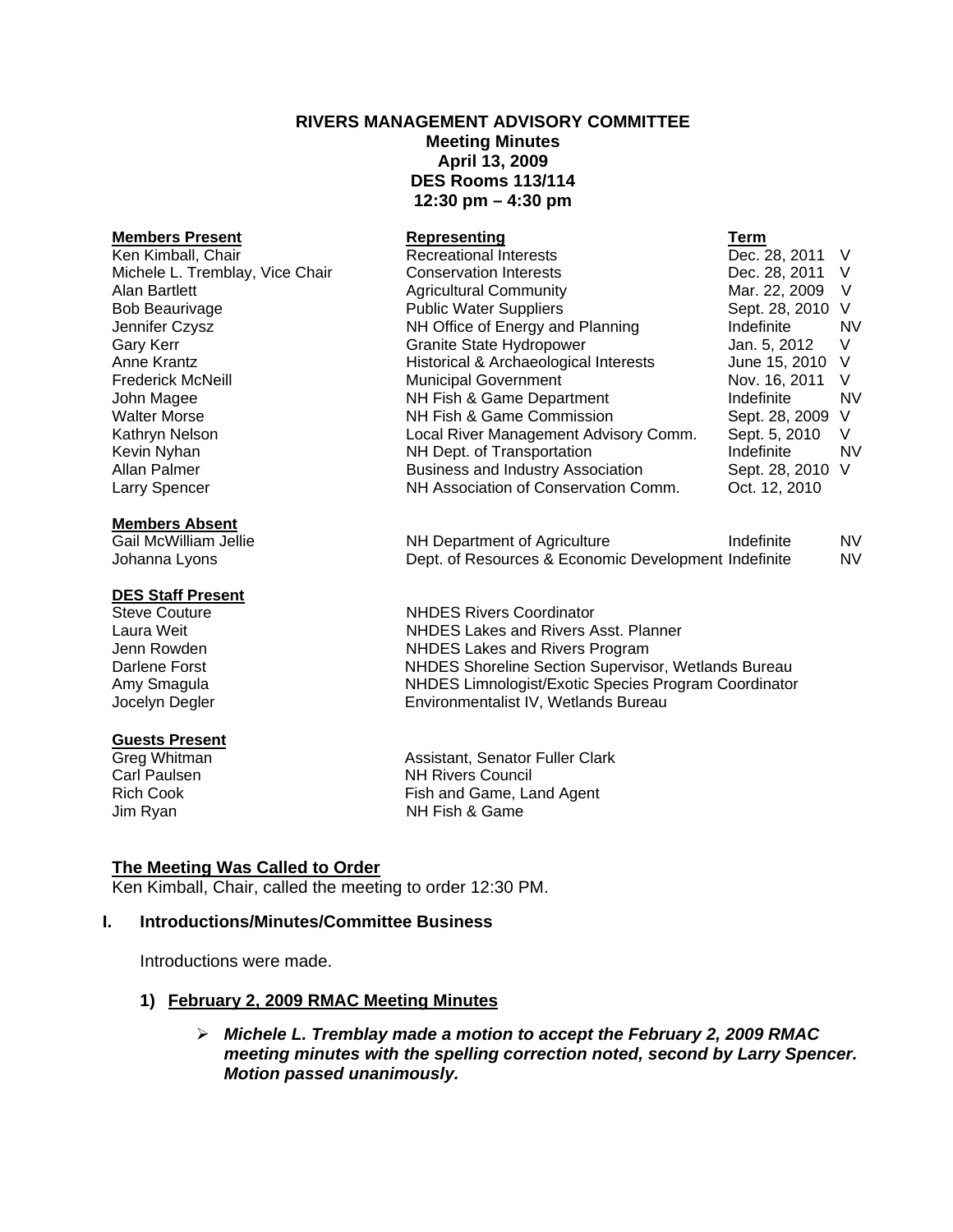## **2) RMAC Membership Update**

- 1) Gary Kerr has been appointed through January 5, 2012 to represent Granite State Hydropower.
- 2) Michele Tremblay's reappointment has been approved through December 28, 2011.
- 3) Allen Bartlett's nomination letter has been submitted to the Governor's office.

There are now 10 voting members.

## **3) Rivers Coordinator Transition**

 This is Steve's last RMAC meeting as he will be serving overseas. Laura Weit will be acting Rivers Coordinator in his absence. Chairman Kimball wished Steve good luck.

#### **4) DES LAC Permit coordination SOP**

 As this is a DES Standard Operating Procedure (SOP), it will have certain legal standing so the language is being fine-tuned. This is how DES will handle permit notification to LACs.

It was decided to move the budget discussion to tie in with the legislation.

**III. Lamprey River Water Management Planning Area Advisory Committee Nomination**  Richard Kelly has been nominated by the town of Durham to fill the vacant position. He will be the third government official on the committee.

## ¾ *It was unanimously voted to accept his nomination.*

#### **IV. Exeter River Long Range Management Plan – Laura Weit**

According to RSA 483:10-a, DES must prepare and adopt a long-range management plan for *state-owned* lands in each designated river watershed to address the management and protection of instream values and management of the properties. All *state-owned* land within the designated river watershed shall be administered and managed in accordance with the plan. In particular, the *state* management of fisheries, streams, waters, wildlife and boating shall be consistent with the plan.

To accomplish this, the RMAC voted on January 23, 2008, to support the commencement of a pilot study on the Exeter River to develop the first long-range management plan for *stateowned* land, including land held by DOT, DRED, and Fish & Game in the designated river watershed. Since that time, RMPP staff have held several meetings with state agencies and the Exeter River Local Advisory Committee, Rockingham Planning Commission and local elected officials to solicit input and suggestions on the development of the plan. The plan is now ready for RMAC review and consideration.

It is important to note the plan only includes state-owned land within the *designated* portion of the Exeter River watershed. According to RSA 483:15, XI the Exeter River is designated as protected from "its headwaters in Chester at the Route 102 Bridge, 29.7 miles to its confluence with Great Brook in Exeter." The designated Exeter River watershed contains only portions of the river upstream of its confluence with Great Brook; it does not contain any portion of the Exeter River downstream of Great Brook, the Great Dam in Exeter or the Squamscott River.

The plan also provides background information on the designated Exeter River watershed; land use and impervious cover; cultural, recreational, and managed resources; parcel specific information and recommendations; and makes general recommendations. The parcel specific information includes background information, water resources, vegetation and wildlife, agricultural resources, property buildings and infrastructure, current recreational uses and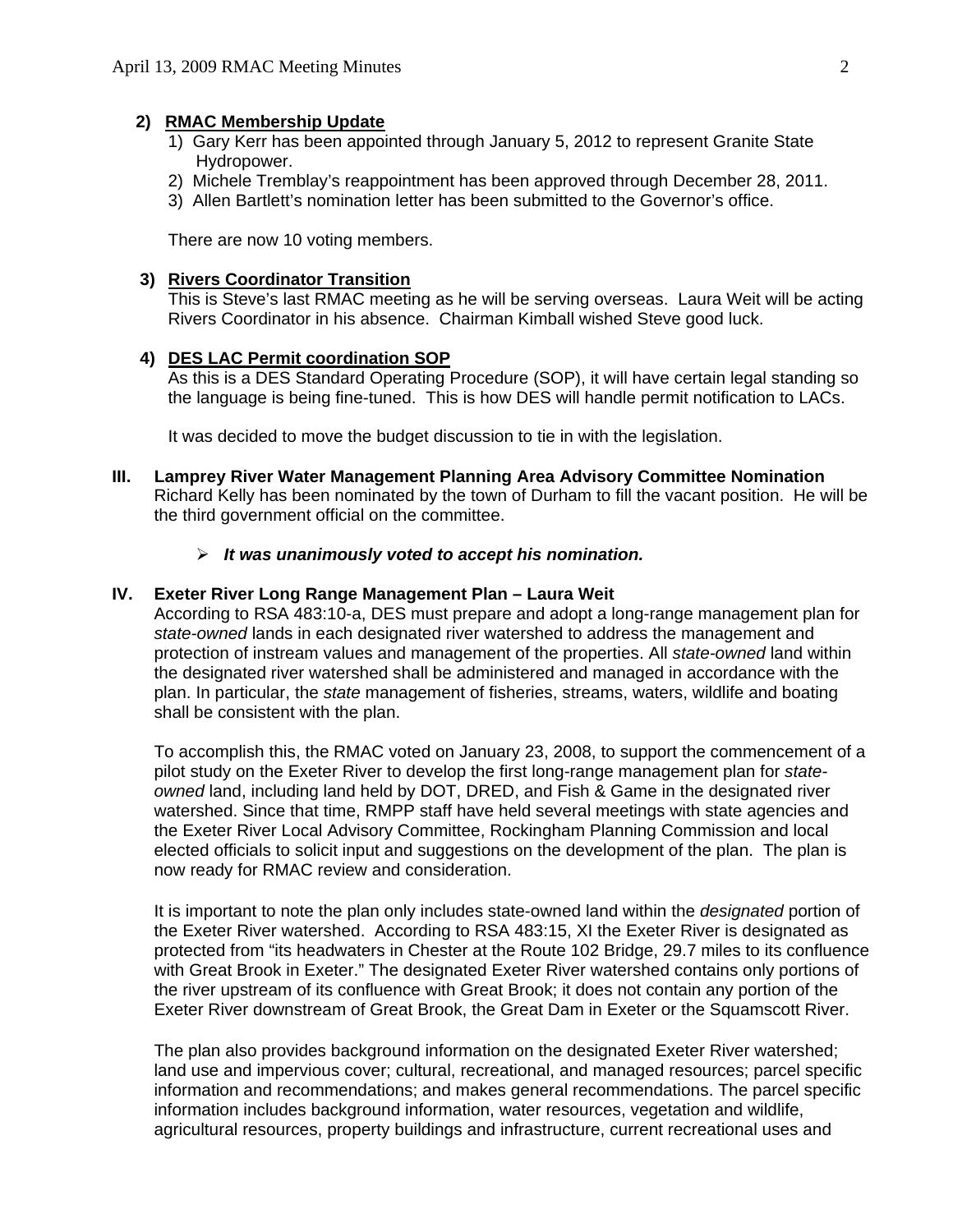special permit uses. The plan also summarizes existing natural resource protection efforts and applicable guidance documents. All of this information was taken into consideration when developing parcel specific recommendations for *state-owned* land.

There are approximately 560 acres of *state-owned* land located within the designated Exeter River watershed; this represents 1.2% percent of the watershed. DOT holds the majority of *state-owned* land as right-of-ways and bridges; DOT also owns a patrol shed in the town of Chester. DOT and DRED own the Rockingham Recreational Trail, which runs through the designated Exeter River watershed communities of Hampstead, Sandown, Danville and Fremont. Lastly, Fish & Game own the Brentwood State Game Farm in the town of Brentwood.

Based on the results of this pilot study and the adoption of a long-range management plan for the designated Exeter River watershed, long-range management plans for other designated rivers will then be developed.

Chairman Kimball questioned if the development of one plan for each designated river is the most efficient way as opposed to only developing one plan for the entire state.

Steve explained that it would take legislative action to amend the statutory requirement.

 Discussion then revolved around several topics. The first topic was whether the local LACs would or would not want to incorporate these plans into existing local plans. It was explained that the intended audience for these plans are state agencies. The second topic was if disposition consequences were considered during the development of the plan. The plan does not currently consider disposition of state-owned land. It was agreed that language would be added to the plan that explained the CORD process and the statutory requirements of RMAC and LACs review and recommendations for the disposition of state-owned land. The third topic was whether or not to include descriptions of easements in the plan. It was explained the state-owned land was defined by properties owned in fee simple, and any state-owned easements would be removed from the plan. The fourth topic was informal fishing and boating access at state-owned bridges. Kevin requested that this information be removed from the plan, as no recreational use including jumping, swimming or fishing is condoned by DOT.

#### **V, Sustainability Initiative – Jenn Rowden**

A data needs subcommittee composed of members from the LMAC and RMAC was proposed at the joint meeting in January. Jenn is currently working internally with the DES Strategic Planning team to work out how to combine this committee along with the DES strategic planning effort to fill in the data gaps and get information to the public. Work is also being done on updating the recommendations of the Sustainability Initiative that were put forth last year.

#### **II. RMPP Budget**

 Steve mentioned the RMPP budget has passed the House, as submitted, and has now moved on to the Senate. Instream flow is now part of the RMPP program. The RMPP budget is general funded.

 Section 82 of HB 2, which would sunset advisory committees, was discussed. The House passed an amendment in which "all non-regulatory boards, commissions, councils, advisory committees, and task forces in state government created by statute or administrative rule shall expire on June 30, 2011, unless reinstated by the general court." The RMAC and the LACs fall under this definition. Discussion then revolved around the concerns of these committees being eliminated and how to best get the RMAC and the LACs exempted. Another important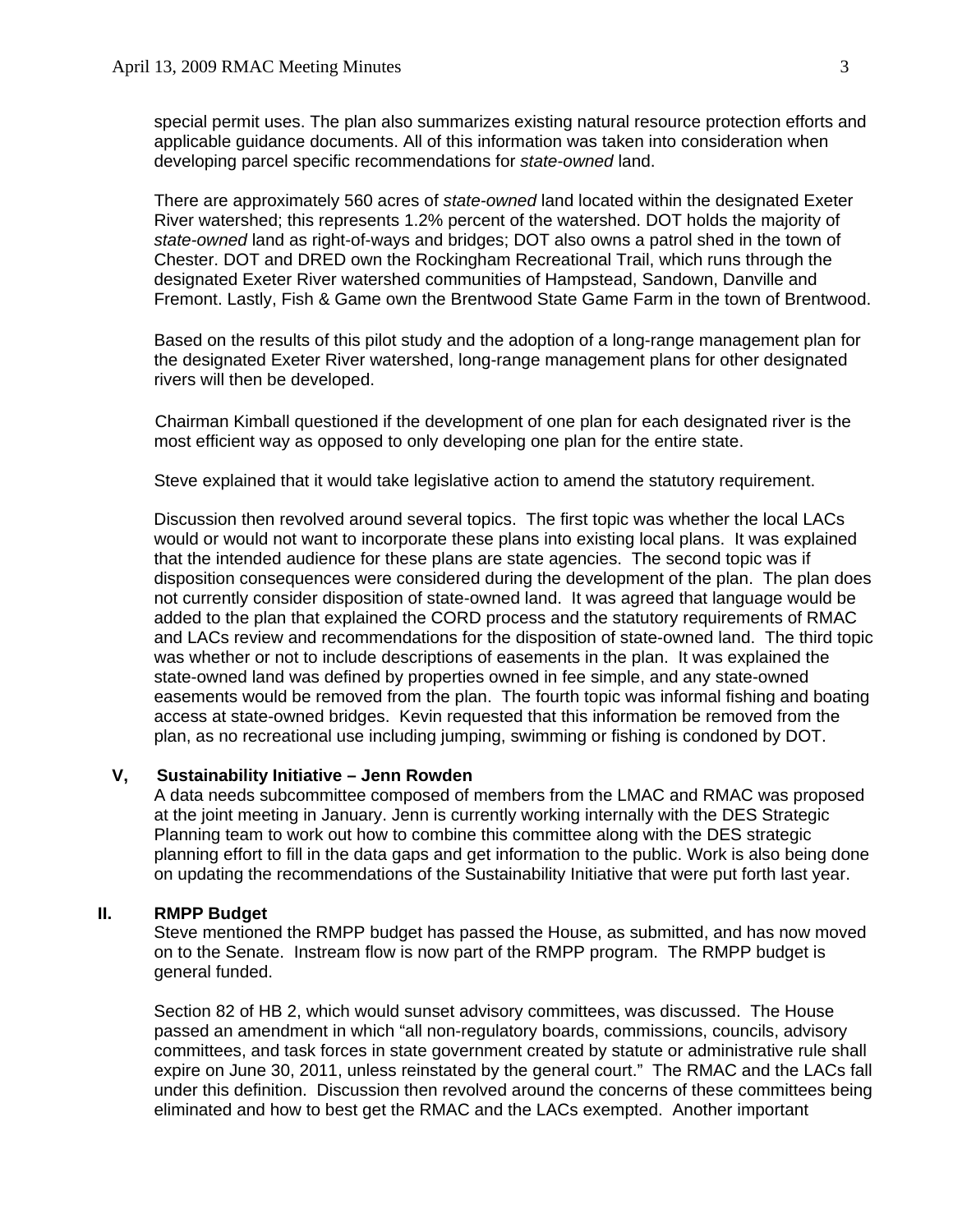consideration is that *if* the RMAC and the LACs are not reinstated the Rivers Program will not exist.

## ¾ *Kathryn Nelson made a motion to move preemptively, to write a letter regarding the exemption with justification. Second by Gary Kerr. Discussion ensued.*

Michele Tremblay offered the following:

- 1) that agencies that are non-voting members of this committee should be allowed to examine the value of their participation on this committee and decide to continue it or not (agencies be allowed to exempt themselves from the statute). This will demonstrate that we are sympathetic to the budget plight.
- 2) agree to have talking points prepared for this committee and the LACs.

## *Original amendment withdrawn by Kathryn Nelson and Gary Kerr.*

¾ *Michele L. Tremblay made the motion that the RMAC write a letter and make telephone calls, as appropriate, including its own membership doing same, asking that all of the provisions of RSA 483 not be included in this sunsetting. Which means, that the RMAC and the Local River Advisory Committees continue and that we do offer in the letter that we are willing to work with the Senate, the House, the Governor's Office to see if the departments would like to reevaluate their participation or their levels of participation to address the issues with budget and staff resources. That we will provide talking points to, not only our RMAC members, but also the Local River Management Advisory Committee members so that they can speak with one voice. This recommendation is to be made by October 2009 as part of the biennial report to the general court. Second by Kathryn Nelson. Motion passed with a majority of ayes and one nay by Gary Kerr because he believes every agency within the state, even the governor, needs to prove himself, and this may be the time.*

Steve noted the RMPP biennial report will be submitted to the Senate EE&ED and House RR&D committees by October 1<sup>st</sup>. Discussion with the LACs will occur prior to and recommendations be included in that report. The compilation of all the LAC reports will also be added.

Chairman Kimball suggested not approaching the Dept. of Safety right now about being added to the RMAC membership.

Steve explained that legislation has already passed the House to add a representative from the Dept. of Safety to the RMAC.

## ¾ *Michele L. Tremblay made a motion that the Department of Environmental Services write a letter that is supportive of what the RMAC just voted on. Second by Anne Krantz. Motion passed with a majority of ayes with one nay, Gary Kerr as he believes that any state agency needs to prove itself.*

Staff will assist with the letter that is going to Senate Finance and the memo to the commissioner. The bill will not be enacted on until May or June. It was also suggested that the heads of the agencies represented at the table write letters of support.

Amy Smagula, Limnologist/Exotic Species Program Coordinator presented the proposed changes to the Exotics Rules pertaining to rivers. These changes would give rivers an equal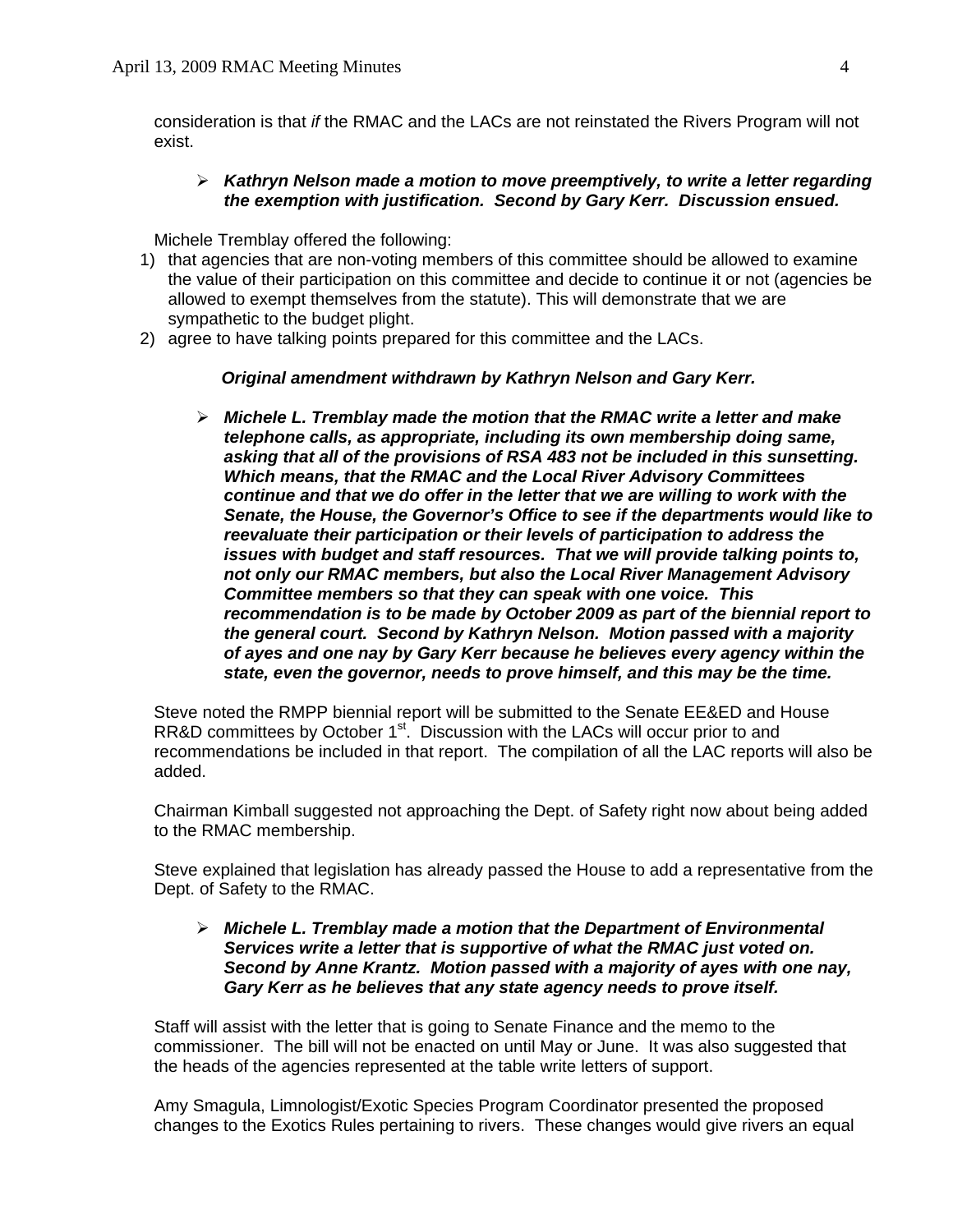standing with lakes to receive funds. Money varies each year but generally \$60,000 to \$100,000 is available yearly. Requests however are for four times that amount. All monies are from the general fund, none are federal. The ranking system does give higher points to water bodies with public access.

## **III. Legislation/Rulemaking/Other – Michele L. Tremblay**

 Michele L. Tremblay, chair of the RMAC policy and legislation subcommittee, thanked Kath Nelson and Allan Palmer for their time in reviewing and making recommendations on the following:

## **Tier 1 House Bills:**

HB 102 – relative to the rivers management programs and the rivers coordinator. The four amendments were listed. Support

HB 290 – authorizing fluvial erosion hazard zoning. A recommendation of the Flood Commission. Support

LSR 345 - relative to aquatic resource compensatory mitigation. Track

HB 503 – relative to the state's authority to lease submerged land. Track

HB 607 – relative to residential pharmaceutical waste. Support.

HB 654 – relative to the dam maintenance revolving fund and tax abatements for dam owners. **Tracked** 

HB 681 – relative to aquatic resource compensatory mitigation. Track

## **Tier 1 Senate Bills:**

SB 44, SB 60, SB 65, SB 107, SB 134 and SB 139 – positions on all Senate bills were affirmed by vote, there were no changes.

## HB 452 Amendments – Ammonoosuc River

The Mount Washington Resort is seeking an amendment to HB 452 to bring attention to their private and riparian rights.

¾ *Larry Spencer moved the RMAC oppose amendment if submitted. Second by Kathryn Nelson. Motion passed unanimously.*

## HB 102 Amendments - RMPP Improvements

- ¾ *Vote in favor of HB 102 as amended. Majority voted aye with one nay by Michele L. Tremblay for the condition on instream flow.*
- ¾ *Michele L. Tremblay made a motion to reaffirm the position that was taken previously on everything but HB 102 and HB 452, both House and Senate bills. Second by Kathryn Nelson. Motion passed unanimously*

## **Tier 2:**

No changes or amendments to the bills as presented.

## ¾ *Kathryn Nelson made a motion to support the positions taken before. Second by Bob Beaurivage. Motion passed unanimously.*

## **VII. LAC Annual Reports - Steve Couture**

In accordance with RSA 483:8-a, III(d) the LACs report annually to the DES Commissioner on the status of compliance with federal and state laws and regulations, local ordinances, and plans relevant to the designated river. All LACs have submitted their annual reports, except for the Souhegan River LAC. Copies were provided to those in attendance and will be included as part of the biennial report.